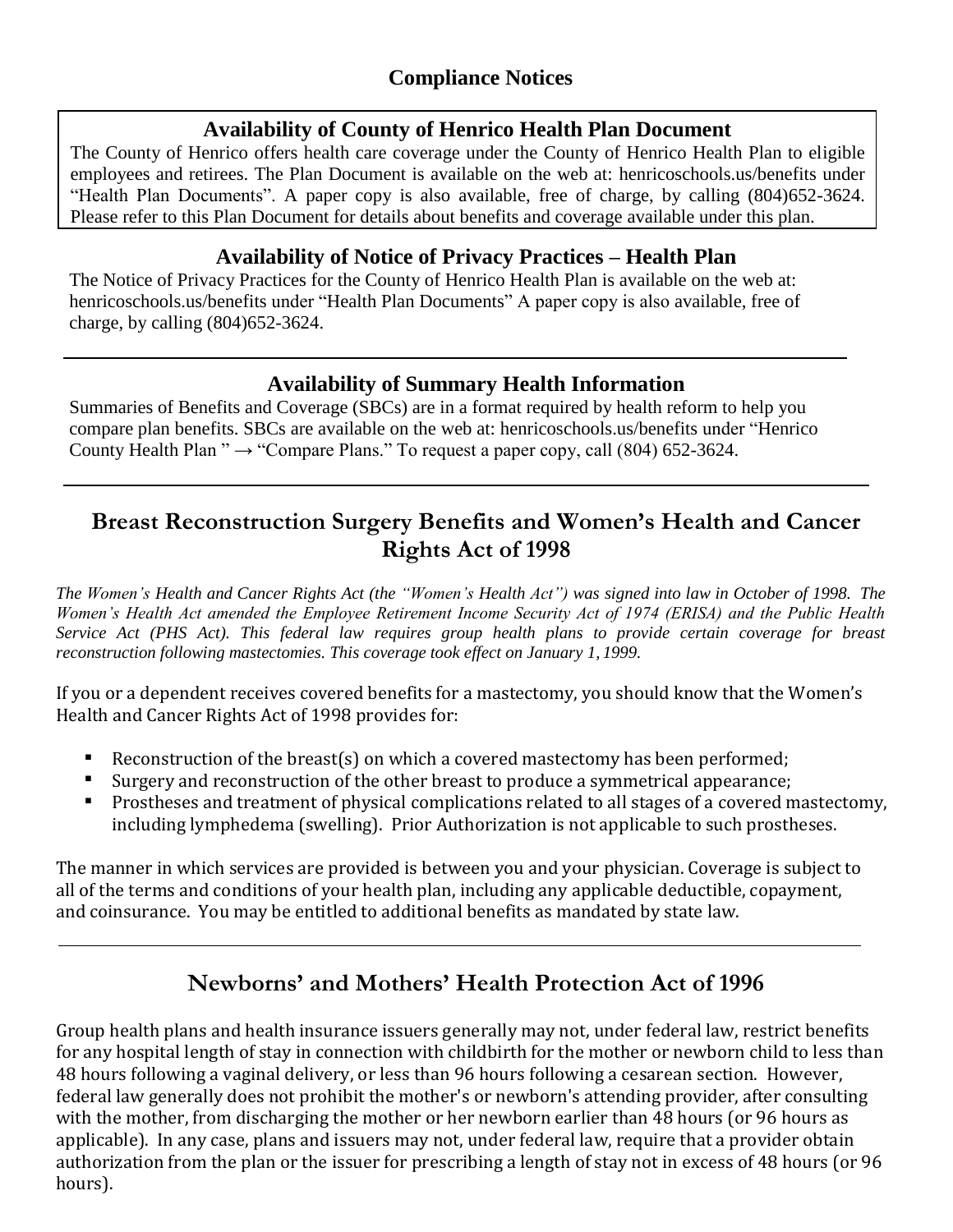#### **Premium Assistance Under Medicaid and the Children's Health Insurance Program (CHIP)**

If you or your children are eligible for Medicaid or CHIP and you're eligible for health coverage from your employer, your state may have a premium assistance program that can help pay for coverage, using funds from their Medicaid or CHIP programs. If you or your children aren't eligible for Medicaid or CHIP, you won't be eligible for these premium assistance programs but you may be able to buy individual insurance coverage through the Health Insurance Marketplace. For more information, visit **[www.healthcare.gov](http://www.healthcare.gov/)**.

If you or your dependents are already enrolled in Medicaid or CHIP and you live in a State listed below, contact your State Medicaid or CHIP office to find out if premium assistance is available.

If you or your dependents are NOT currently enrolled in Medicaid or CHIP, and you think you or any of your dependents might be eligible for either of these programs, contact your State Medicaid or CHIP office or dial **1-877-KIDS NOW** or **[www.insurekidsnow.gov](http://www.insurekidsnow.gov/)** to find out how to apply. If you qualify, ask your state if it has a program that might help you pay the premiums for an employer-sponsored plan.

If you or your dependents are eligible for premium assistance under Medicaid or CHIP, as well as eligible under your employer plan, your employer must allow you to enroll in your employer plan if you aren't already enrolled. This is called a "special enrollment" opportunity, and **you must request coverage within 60 days of being determined eligible for premium assistance**. If you have questions about enrolling in your employer plan, contact the Department of Labor at **[www.askebsa.dol.gov](http://www.askebsa.dol.gov/)** or call **1-866-444-EBSA (3272)**.

**If you live in one of the following states, you may be eligible for assistance paying your employer health plan premiums. The following list of states is current as of July 31, 2021. Contact your State for more information on eligibility –**

| <b>ALABAMA - Medicaid</b>                                                                                                                                                                                                           | <b>COLORADO - Health First Colorado</b><br>(Colorado's Medicaid Program) & Child<br><b>Health Plan Plus <math>(CHP+)</math></b>                                                                                                                                                                                                                                                                                                                             |
|-------------------------------------------------------------------------------------------------------------------------------------------------------------------------------------------------------------------------------------|-------------------------------------------------------------------------------------------------------------------------------------------------------------------------------------------------------------------------------------------------------------------------------------------------------------------------------------------------------------------------------------------------------------------------------------------------------------|
| Website: http://myalhipp.com/<br>Phone: 1-855-692-5447                                                                                                                                                                              | Health First Colorado Website:<br>https://www.healthfirstcolorado.com/<br>Health First Colorado Member Contact Center:<br>1-800-221-3943/ State Relay 711<br>CHP+: https://www.colorado.gov/pacific/hcpf/child-health-<br>plan-plus<br>CHP+ Customer Service: 1-800-359-1991/ State Relay 711<br>Health Insurance Buy-In Program (HIBI):<br>https://www.colorado.gov/pacific/hcpf/health-insurance-<br>buy-program<br>HIBI Customer Service: 1-855-692-6442 |
| <b>ALASKA - Medicaid</b>                                                                                                                                                                                                            | <b>FLORIDA - Medicaid</b>                                                                                                                                                                                                                                                                                                                                                                                                                                   |
| The AK Health Insurance Premium Payment Program<br>Website: http://myakhipp.com/<br>Phone: 1-866-251-4861<br>Email: CustomerService@MyAKHIPP.com<br>Medicaid Eligibility:<br>http://dhss.alaska.gov/dpa/Pages/medicaid/default.aspx | Website:<br>https://www.flmedicaidtplrecovery.com/flmedicaidtplrecove<br>ry.com/hipp/index.html<br>Phone: 1-877-357-3268                                                                                                                                                                                                                                                                                                                                    |
| <b>ARKANSAS - Medicaid</b>                                                                                                                                                                                                          | <b>GEORGIA - Medicaid</b>                                                                                                                                                                                                                                                                                                                                                                                                                                   |
| Website: http://myarhipp.com/<br>Phone: 1-855-MyARHIPP (855-692-7447)                                                                                                                                                               | Website: https://medicaid.georgia.gov/health-insurance-<br>premium-payment-program-hipp<br>Phone: 678-564-1162 ext 2131                                                                                                                                                                                                                                                                                                                                     |
| <b>CALIFORNIA - Medicaid</b>                                                                                                                                                                                                        | <b>INDIANA</b> – Medicaid                                                                                                                                                                                                                                                                                                                                                                                                                                   |
| Website:<br>Health Insurance Premium Payment (HIPP) Program<br>http://dhcs.ca.gov/hipp<br>Phone: 916-445-8322<br>Email: hipp@dhcs.ca.gov                                                                                            | Healthy Indiana Plan for low-income adults 19-64<br>Website: http://www.in.gov/fssa/hip/<br>Phone: 1-877-438-4479<br>All other Medicaid<br>Website: https://www.in.gov/medicaid/<br>Phone 1-800-457-4584                                                                                                                                                                                                                                                    |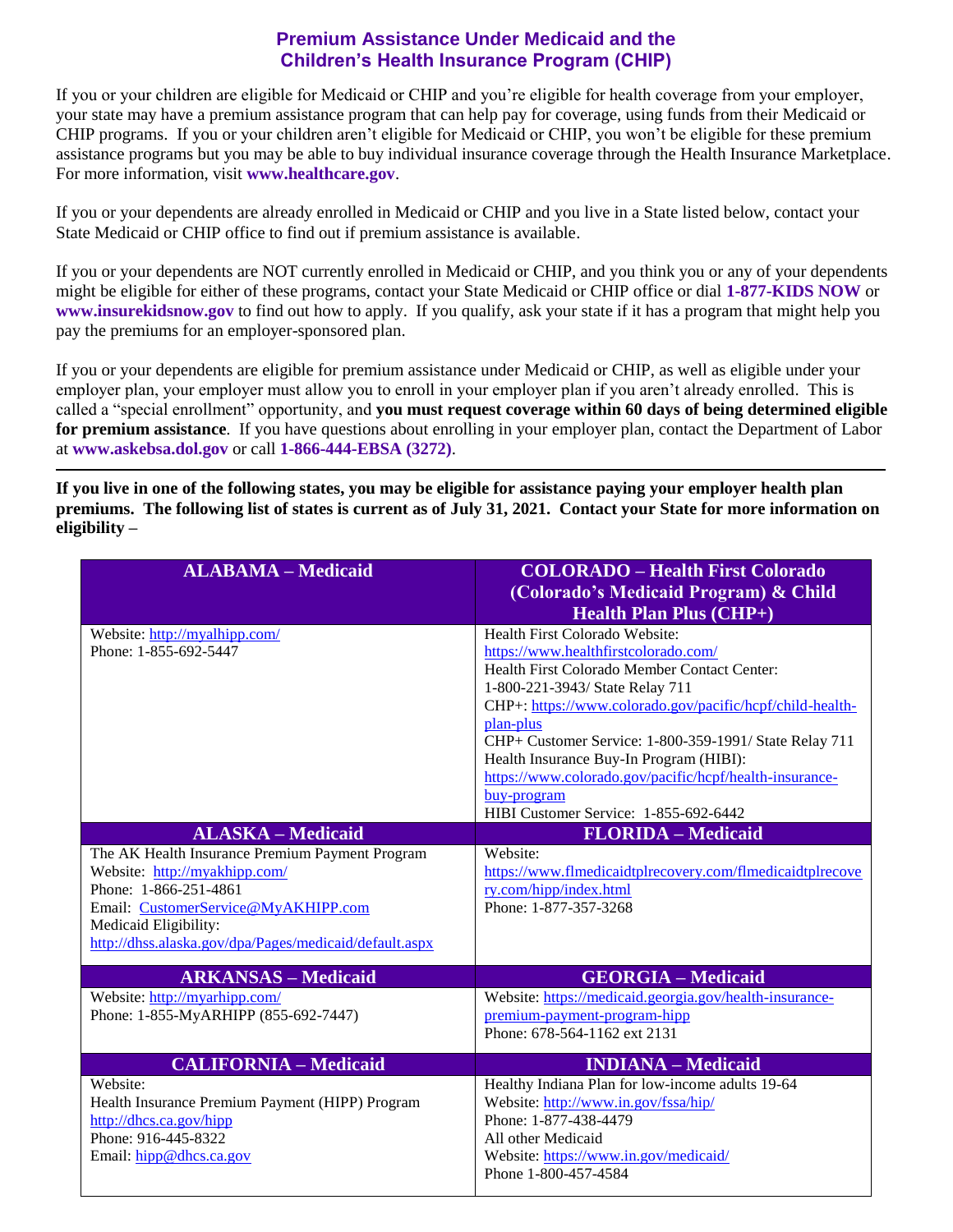| <b>OKLAHOMA - Medicaid and CHIP</b>                                                                                                                            | <b>UTAH - Medicaid and CHIP</b>                                                                                                            |
|----------------------------------------------------------------------------------------------------------------------------------------------------------------|--------------------------------------------------------------------------------------------------------------------------------------------|
|                                                                                                                                                                | <b>MONTANA - Medicaid</b>                                                                                                                  |
| <b>IOWA</b> – Medicaid and CHIP (Hawki)                                                                                                                        |                                                                                                                                            |
| Medicaid Website:<br>https://dhs.iowa.gov/ime/members<br>Medicaid Phone: 1-800-338-8366<br>Hawki Website:                                                      | Website:<br>http://dphhs.mt.gov/MontanaHealthcarePrograms/HIPP<br>Phone: 1-800-694-3084                                                    |
| http://dhs.iowa.gov/Hawki<br>Hawki Phone: 1-800-257-8563<br><b>HIPP</b> Website:                                                                               |                                                                                                                                            |
| https://dhs.iowa.gov/ime/members/medicaid-a-to-z/hipp<br>HIPP Phone: 1-888-346-9562                                                                            |                                                                                                                                            |
| <b>KANSAS - Medicaid</b>                                                                                                                                       | <b>NEBRASKA – Medicaid</b>                                                                                                                 |
| Website: https://www.kancare.ks.gov/<br>Phone: 1-800-792-4884                                                                                                  | Website: http://www.ACCESSNebraska.ne.gov<br>Phone: 1-855-632-7633<br>Lincoln: 402-473-7000<br>Omaha: 402-595-1178                         |
| <b>KENTUCKY-Medicaid</b>                                                                                                                                       | <b>NEVADA</b> - Medicaid                                                                                                                   |
| Kentucky Integrated Health Insurance Premium Payment<br>Program (KI-HIPP) Website:<br>https://chfs.ky.gov/agencies/dms/member/Pages/kihipp.asp<br>$\mathbf{x}$ | Medicaid Website: http://dhcfp.nv.gov<br>Medicaid Phone: 1-800-992-0900                                                                    |
| Phone: 1-855-459-6328<br>Email: KIHIPP.PROGRAM@ky.gov                                                                                                          |                                                                                                                                            |
| <b>KCHIP Website:</b><br>https://kidshealth.ky.gov/Pages/index.aspx<br>Phone: 1-877-524-4718                                                                   |                                                                                                                                            |
| Kentucky Medicaid Website: https://chfs.ky.gov                                                                                                                 |                                                                                                                                            |
| <b>LOUISIANA - Medicaid</b>                                                                                                                                    | <b>NEW HAMPSHIRE - Medicaid</b>                                                                                                            |
| Website: www.medicaid.la.gov or www.ldh.la.gov/lahipp<br>Phone: 1-888-342-6207 (Medicaid hotline) or 1-855-618-<br>5488 (LaHIPP)                               | Website: https://www.dhhs.nh.gov/oii/hipp.htm<br>Phone: 603-271-5218<br>Toll free number for the HIPP program: 1-800-852-3345, ext<br>5218 |
| <b>MAINE - Medicaid</b>                                                                                                                                        | <b>NEW JERSEY - Medicaid and CHIP</b>                                                                                                      |
| <b>Enrollment Website:</b>                                                                                                                                     | Medicaid Website:                                                                                                                          |
| https://www.maine.gov/dhhs/ofi/applications-forms<br>Phone: 1-800-442-6003                                                                                     | http://www.state.nj.us/humanservices/                                                                                                      |
| TTY: Maine relay 711                                                                                                                                           | dmahs/clients/medicaid/<br>Medicaid Phone: 609-631-2392                                                                                    |
|                                                                                                                                                                | CHIP Website: http://www.njfamilycare.org/index.html                                                                                       |
| Private Health Insurance Premium Webpage:                                                                                                                      | CHIP Phone: 1-800-701-0710                                                                                                                 |
| https://www.maine.gov/dhhs/ofi/applications-forms<br>Phone: -800-977-6740.                                                                                     |                                                                                                                                            |
| TTY: Maine relay 711                                                                                                                                           |                                                                                                                                            |
| <b>MASSACHUSETTS - Medicaid and CHIP</b>                                                                                                                       | <b>NEW YORK - Medicaid</b>                                                                                                                 |
| Website: https://www.mass.gov/info-details/masshealth-<br>premium-assistance-pa                                                                                | Website: https://www.health.ny.gov/health_care/medicaid/<br>Phone: 1-800-541-2831                                                          |
| Phone: 1-800-862-4840                                                                                                                                          |                                                                                                                                            |
| <b>MINNESOTA - Medicaid</b>                                                                                                                                    | <b>NORTH CAROLINA - Medicaid</b>                                                                                                           |
| Website:                                                                                                                                                       | Website: https://medicaid.ncdhhs.gov/                                                                                                      |
| https://mn.gov/dhs/people-we-serve/children-and-<br>families/health-care/health-care-programs/programs-and-                                                    | Phone: 919-855-4100                                                                                                                        |
| services/other-insurance.jsp<br>Phone: 1-800-657-3739                                                                                                          |                                                                                                                                            |
| <b>MISSOURI-Medicaid</b>                                                                                                                                       | <b>NORTH DAKOTA - Medicaid</b>                                                                                                             |
| Website:                                                                                                                                                       | Website:                                                                                                                                   |
| http://www.dss.mo.gov/mhd/participants/pages/hipp.htm<br>Phone: 573-751-2005                                                                                   | http://www.nd.gov/dhs/services/medicalserv/medicaid/<br>Phone: 1-844-854-4825                                                              |